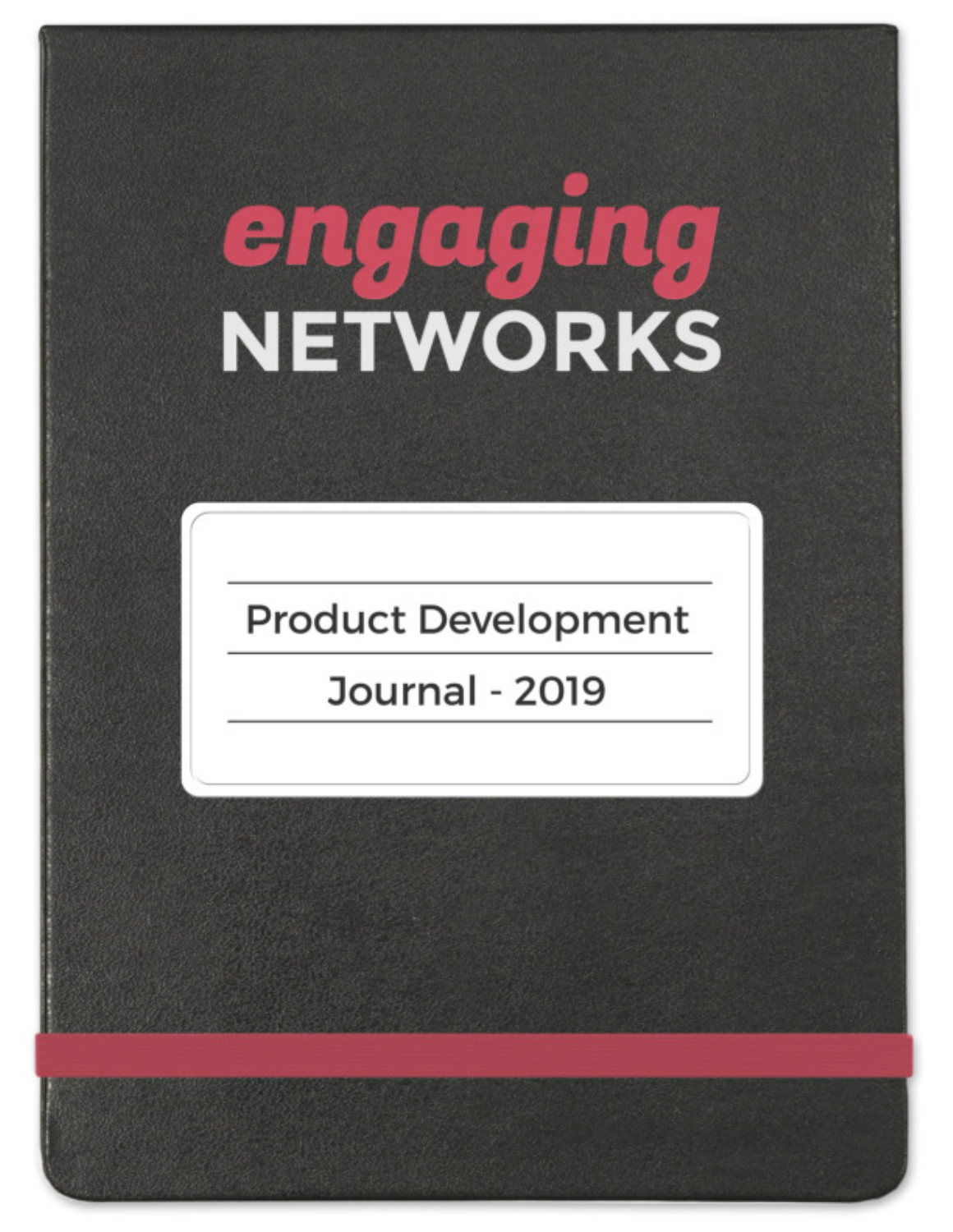# 2019 Product Development Journal

*Whenever I'm asked to explain the success of Engaging Networks, my response is always the*  same: <mark>'we are a product-driven company'</mark>. We invest the revenue from our clients back into *the development of the product like nobody else.* 

*I have overall responsibility for what we build every year. It's the most interesting part of my job hands down. Outside of our formal development tools I keep a running tab of what*  we release during the year, and I thought it might be interesting to share my notes with our *clients and friends. Think of it as a sneak peak into how I track what we prioritize and what*  we deliver. The writing isn't always pretty but I hope my notes tell a story of innovation, hard work and amazing output. It will be more of the same pace of great innovation in 2020. *Stay tuned for the 2020 Technology Roadmap.* 

Graham

Graham Covington Founder & CEO Engaging Networks Limited

## February 22nd 2019

- page-builder: Click-to-call module (US databases, Canadian database, UK databases);
- ENS: adding two additional transaction types to output;
- ENS: set origin source when submitting data via the API;
- ENS: lookup a supporter, and change origin source (single record);
- ENS: service to confirm that API transactional data is ready to download;
- UDX: Saved queries now have foldering, search, and ordering on the page;



- page-builder: possible to import membership transaction data (new module only) – data import page in the dashboard;
- page-builder: partial clean-up of the old page-builder technology;
- account: Adding a setting to allow clients to set the number of days following the initial re-try of a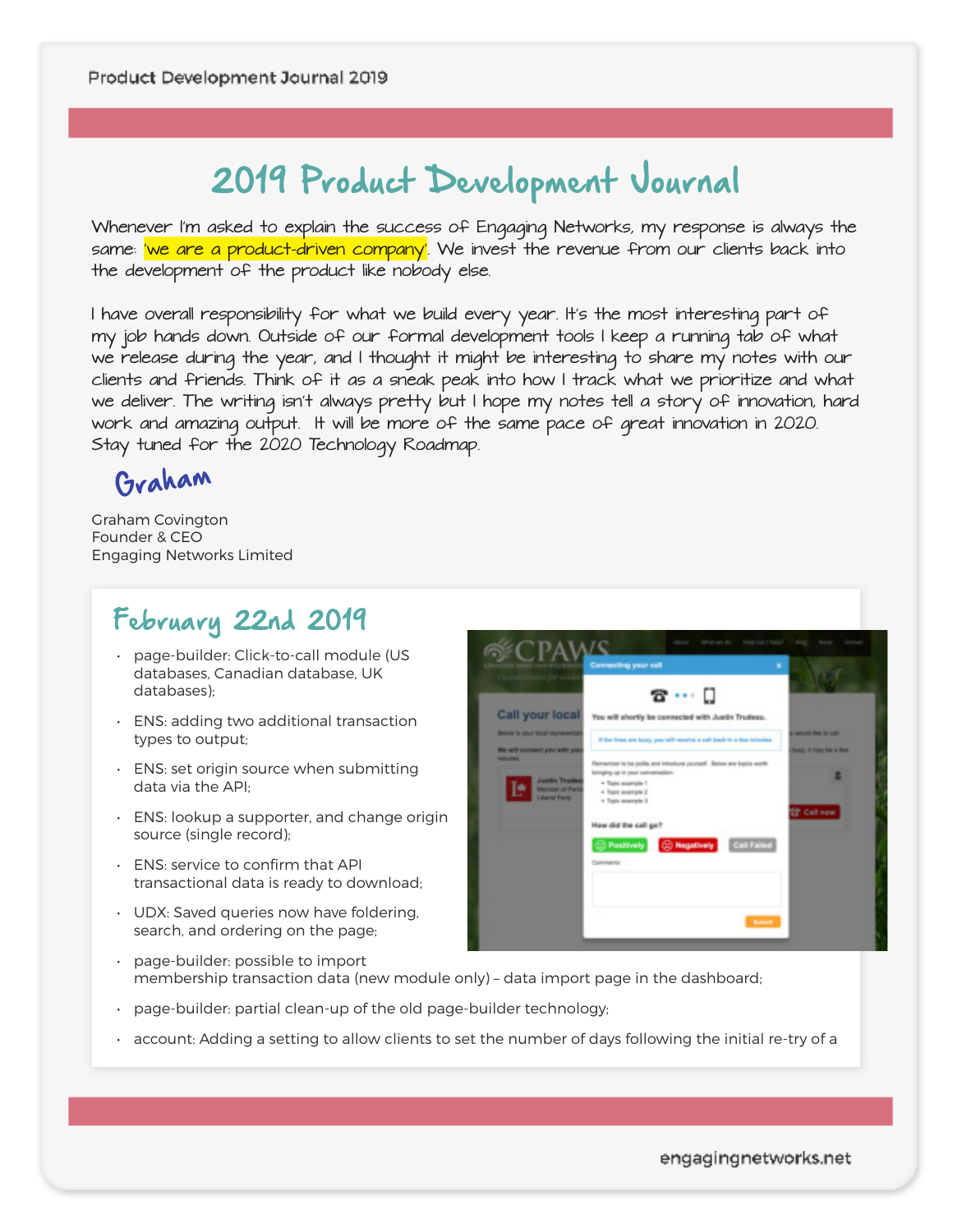failed transaction to re-try the card process;

- bulk email: clients can determine if emails should be sent to constituent records on an active marketing automation stream;
- account: improvements to client login process;
- page-builder: allow for free memberships in the new membership module;

| <b>Bendership name</b>     |                                                                                                                                  | Membership description |                                                               |  |
|----------------------------|----------------------------------------------------------------------------------------------------------------------------------|------------------------|---------------------------------------------------------------|--|
| Mambarship soda            |                                                                                                                                  |                        | Bloom B J U & K # L A B E E<br>Syles - Format - Ford - Size - |  |
| <b>Blackup</b>             | Elective<br>$\sim$                                                                                                               |                        |                                                               |  |
| Membership imagery         |                                                                                                                                  |                        |                                                               |  |
|                            | Ant image                                                                                                                        |                        |                                                               |  |
|                            |                                                                                                                                  |                        |                                                               |  |
|                            |                                                                                                                                  |                        |                                                               |  |
| Membership options         |                                                                                                                                  | Membership duration    |                                                               |  |
| This membership covers     | <b>Cing Institute at</b><br>$\sim$                                                                                               | Donalisen und          | $\overline{u}$<br>manihida) 11                                |  |
|                            | Note: If you wish the curricuser to expely each members' details, the "Members'<br>black" on the membership page will allow this | Tarm.                  | <b>Display label</b><br><b>SAF</b>                            |  |
| C Generals manufacratic CT |                                                                                                                                  |                        |                                                               |  |
| ID prefix                  | Random characters                                                                                                                | 12 months              | ×<br>12 months                                                |  |
| EINM                       | 1 3 - 1 Random 10 digit number                                                                                                   |                        |                                                               |  |
| Sarah DANTU DANTIS         |                                                                                                                                  |                        | Abiandhertem (Knoch - 1                                       |  |
| <b>Bendership start</b>    | Druize of activation<br>$\sim$                                                                                                   |                        |                                                               |  |
| Renewal                    | Bet new membership to auto renew ?                                                                                               |                        |                                                               |  |
|                            |                                                                                                                                  |                        |                                                               |  |

# April 12th 2019

- multiple 'IF' queries to better qualify constituents for a workflow (e.g. 'if import tag equals 'oranges' or 'bananas' or if 'this field value equals 'values', etc.);
- donation page type: email clients with fraud notification when a page is being blocked;
- survey page type: build a new page type for clients to create dynamic surveys and dashboard reporting of the data;
- find a replacement for Google shortner;
- marketing automation: add template for every successful recurring transaction processed and every failed recurring transaction;
- e-cards page type: scheduling the delivery of e-cards (already available in e-commerce module);
- ENS: Rest API expose meta question data;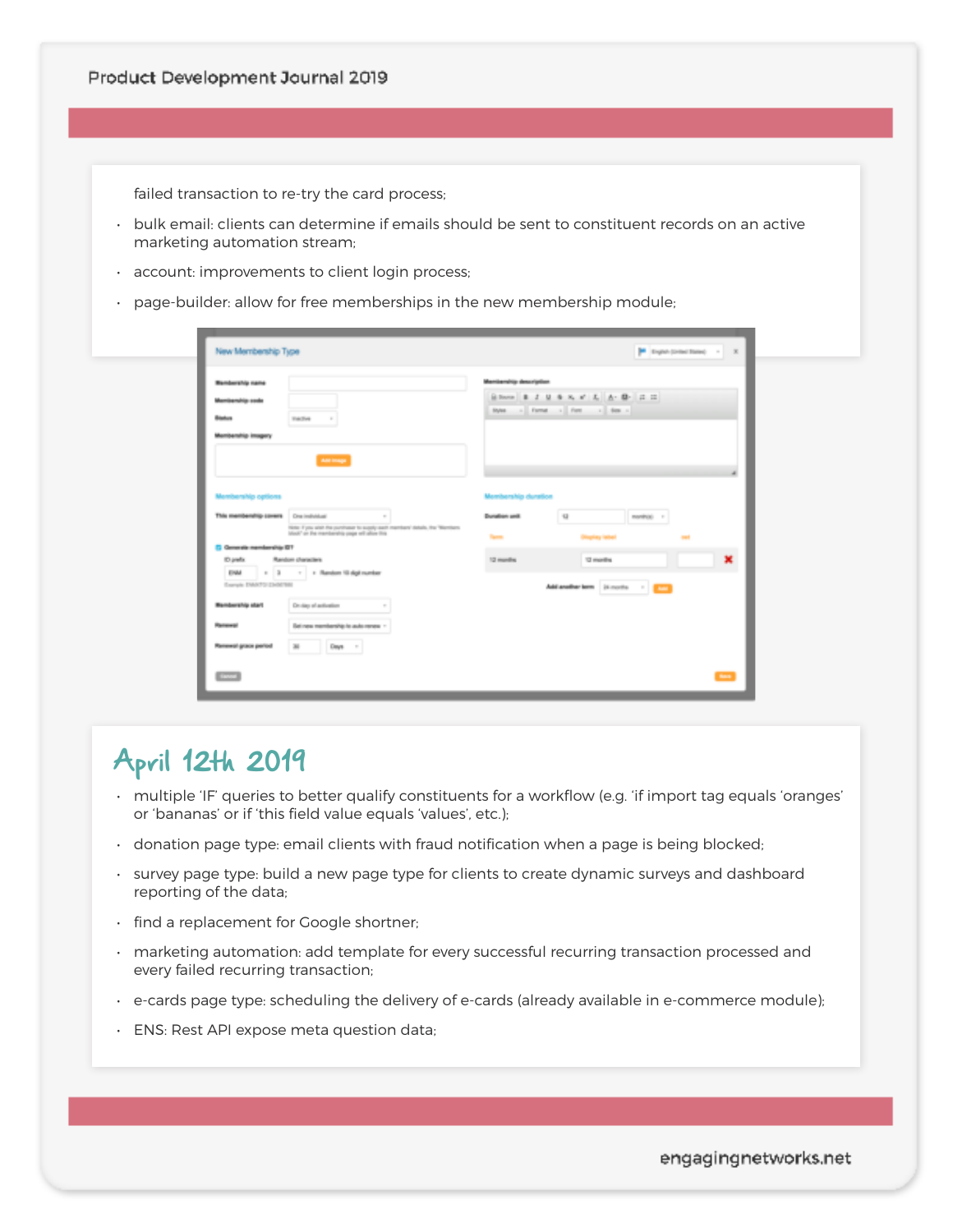- ETT page type: schedule sending messages for individual campaigns;
- membership: add membership 'data' (e.g. membership status, membership type, membership term, etc.) UDX query builder;
- payment gateway: Moneris; add Verified by Visa
- data: geo-location for UDX for exporting data and audience selection for bulk email;



#### June 14th 2019

- security and ENS: add IP checking on Rest API calls for supporter data (all calls);
- membership page type: add membership 'data' (e.g. membership status, membership type, membership term, etc.) in profiles;
- PSD2 compliance: Paypal, Stripe and Payflow are all being updated;
- UDX: multi email selector;
- ETT page type: reference data (integrate with UI, moving over to new pages);
- manage supporters: option to download all transactions for any supporter;
- fraud: allow clients to block IPs from specified countries (e.g. block all IPs from 'Russia', or e.g.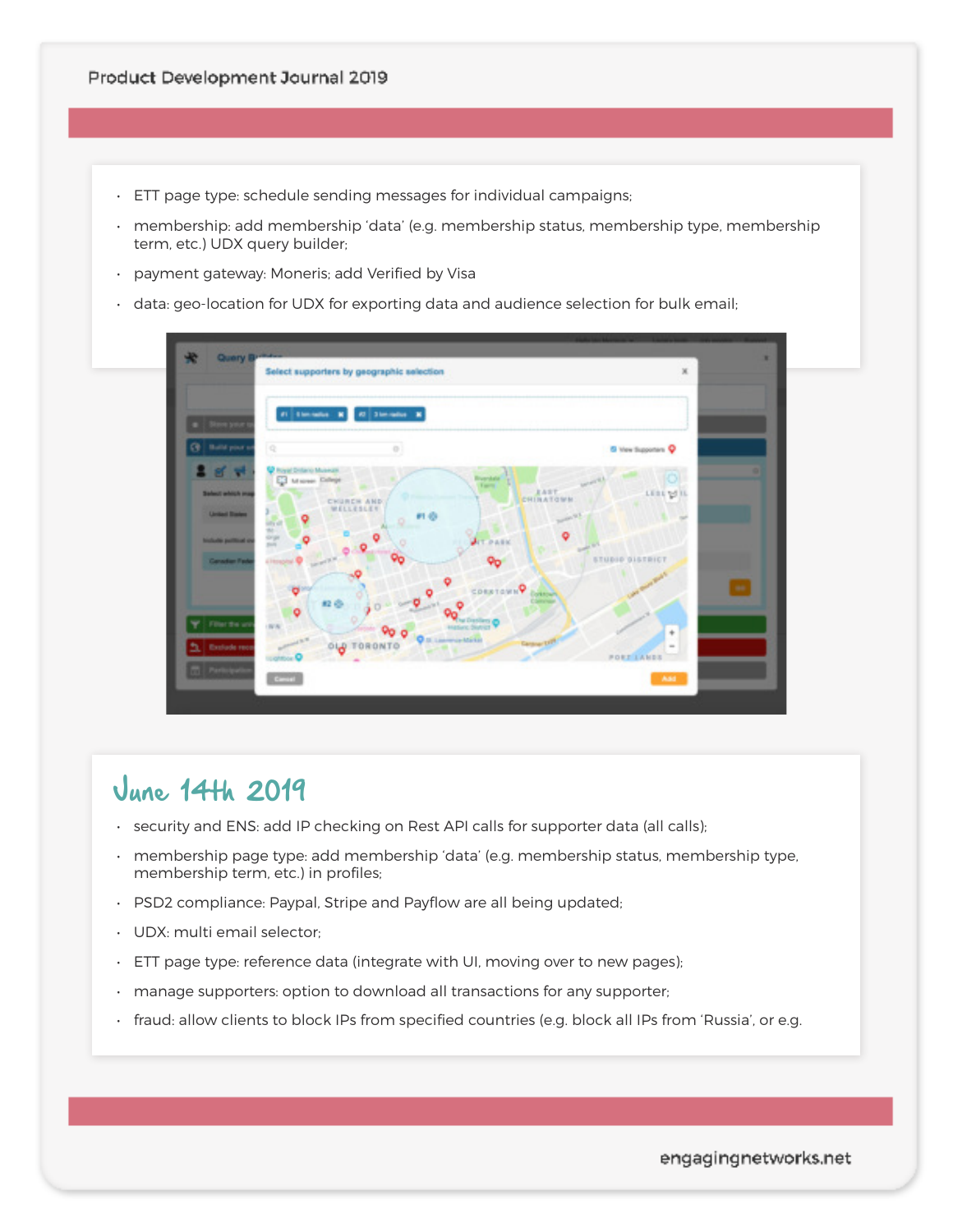enable captcha if IP address is from 'Russia');

- fraud: high rejections summary notification email to clients (runs once daily);
- security: add audit trails of account activity by account client users (page edits, lookup supporters, account user creation and deletion);
- page-builder: warning message to indicate that a page is being edited by another account user;
- page-builder: insert tool for required PDD (direct debit) confirmation data (e.g. key values) in thank you emails;
- page-builder: introduce blue print visual editor to client accounts, and update editor in Master Dashboard;
- marketing automation: SMS messaging channel
- page-builder: allow clients to specify the sender for e-cards
- bulk email: ability for advanced users to edit the HTML in the drag and drop content (as we do in page-builder)
- AI machine learning: build the content classification layer for emails (data is stored on the EN side);
- donation page type: add smart 'smart recaptcha' to forms to help prevent fraud

| ×                                | MSS-AlbertaElection-2019-EN                                                                  |                                                                  | $0$ $0$ $0$ $0$ $0$ $1$                                                         |                       | ٠ |
|----------------------------------|----------------------------------------------------------------------------------------------|------------------------------------------------------------------|---------------------------------------------------------------------------------|-----------------------|---|
| <b>Pages:</b>                    | Captoha Display Rules                                                                        |                                                                  |                                                                                 | ×                     |   |
| Form bis<br><b>Flash</b><br>0.56 | High Risk /<br>The countries below have seen high fraud and spam activity.                   |                                                                  | Important Des (2000) (2000)<br><b>Barrell</b>                                   | FR.A                  | × |
| $-10$<br>小田<br>0 14              | Select the Countries that will apply in this rule.<br><b>North America</b>                   | 5 of 20 countries selected                                       |                                                                                 | 冨<br>×<br>ℐ<br>w<br>× |   |
| $0 - 10$<br>$0 - m$<br>$0 - 10$  | Europe<br>A. Beleit all High Risk<br>$\blacktriangleright$ Below) all<br><b>Altravia</b>     | X De-select all<br>France                                        | tituldous                                                                       | ×<br>×<br>×           |   |
| 安装<br>$0 - 14$<br>121.04         | Aindania<br>Armenia<br>Austra<br>Alectrolate<br><b>Helanuk</b>                               | Ceorgia<br>Denmarks<br><b>Graece</b><br>Hungary<br>lostand       | <b>Silverance</b><br>Martisnegro<br><b>Flexibiertands</b><br>North Macedonia    | m                     |   |
| 0.16<br>Sho                      | <b>Belgium</b><br><b>Bosnia and Herzegovina &amp;</b><br>Bulgaria<br>Creation Jb.<br>Cyprus. | Instant<br><b>Bally</b><br>Kazatowian &<br>Kinterviz<br>Latvin & | <b>Nonsey</b><br>Petered<br>Perlugal<br>Romania<br><b>Plusaia</b><br>San Marino |                       |   |
|                                  | Casclica<br>Delamark<br>Estonia<br>Finland                                                   | Lieuthlensfein<br>Libuarus<br>Luxembourg<br>Malla                | Serbia &<br>Slovakia<br>Slovenia<br>Spain                                       | $\mathbf{I}$          |   |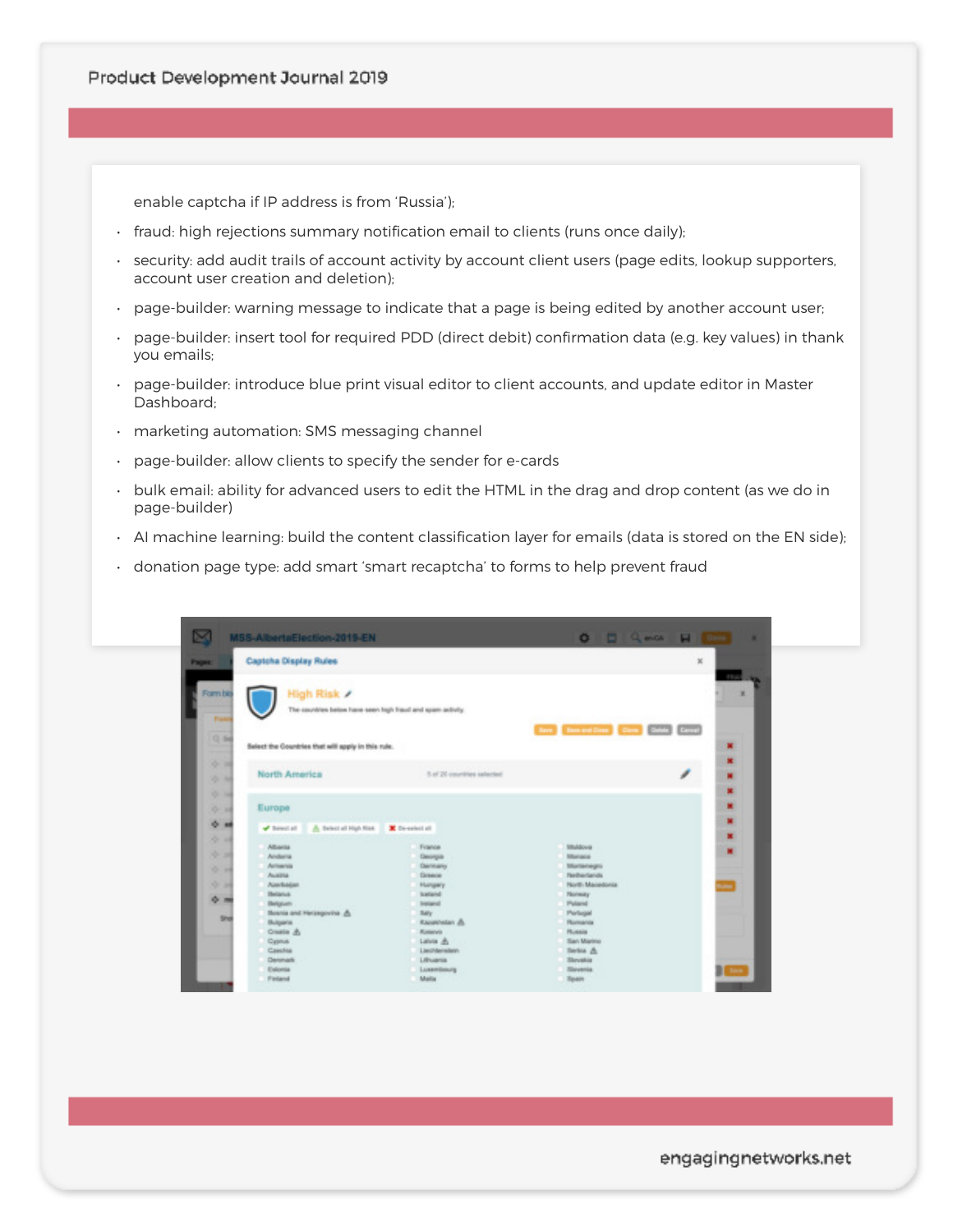# September 6th 2019

- reporting: 'tally tool' (a filterable list of individual and total donations, daily, etc);
- security: display audit trails of account activity by account client users (display in UI with download option);
- security: create audit trails of account activity by account client users (account preferences, default account record, tokens, gateways, permission groups, account emails, content ownership, highest previous contribution);
- click-to-call page type: email notification should the client reach 80% of budget;
- marketing automation: add more complex filters at decision points within a workflow (fundraising);
- bulk email: ability for clients to define a 'master opt-in' question so that ESPs like Google can display an 'unsubscribe' link (as opposed to having a landing page to manage subscriptions);
- bulk email: account settings for DKIM / domain authentication that clients can use to automate authentication;
- data export: Origin Source values are now exposed in export files
- profiles: attributes have been added as a filter
- profiles: added 'membership' filters

### October 4th 2019

- hub: add a single sign-on using OKTA;
- political exchange: update to dashboard page UI and page flow
- APIs: additional security to restrict data access for APIs using public tokens